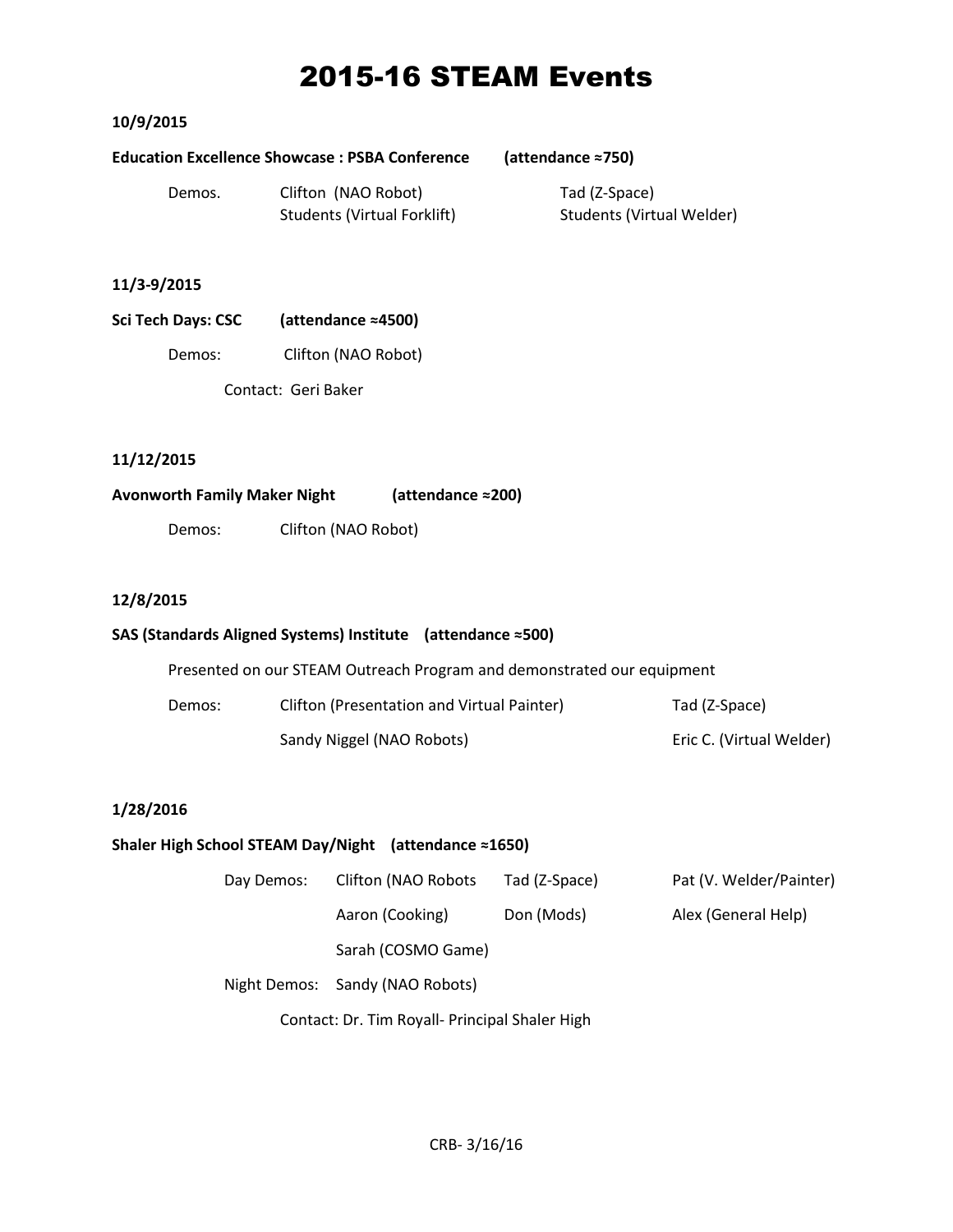## 2015-16 STEAM Events

## **2/5/2016**

#### **Middle/Elementary School Tours (attendance ≈170)**

Schools: North Hills Elementary

Dorseyville Middle School

Students attended 4 program sessions at A.W. Beattie Career Center

#### **2/11/2016**

#### **Science on the Road (SOR) Carnegie Science Center (attendance ≈45)**

One World Big Sky Digital Planetarium Show

AM ECE Students Kiddie Tech Students

SOR available through our Carnegie STEM Excellence Pathway Partnership

#### **2/18/2016**

#### **Shaler Elementary School Career Exploration Day (attendance ≈375)**

| Demos:                           | Clifton (NAO Robots) | Tad (ERT)        | Pat (V. Welder/Painter) |  |  |  |
|----------------------------------|----------------------|------------------|-------------------------|--|--|--|
|                                  | Ken (Cupcakes)       | Scott (Trainers) | Alex (Comp Mods)        |  |  |  |
|                                  | Sarah (COSMO Game)   | Andrew (Ads)     | Eric C (Shaler Logo)    |  |  |  |
| Took 26 Shaler students with us. |                      |                  |                         |  |  |  |

Contact: Jim Jowers x3521

#### **3/1-4/2016**

**Sci Tech Days: CSC (attendance ≈3200)** Demos: Clifton (NAO Robot) Contact: Geri Baker

#### **3/14/2016**

#### **Forbes Roads CTE**

Met with Catherine Rains and Stephanie Nejes about starting a career exploration at Forbes Roads CTE.